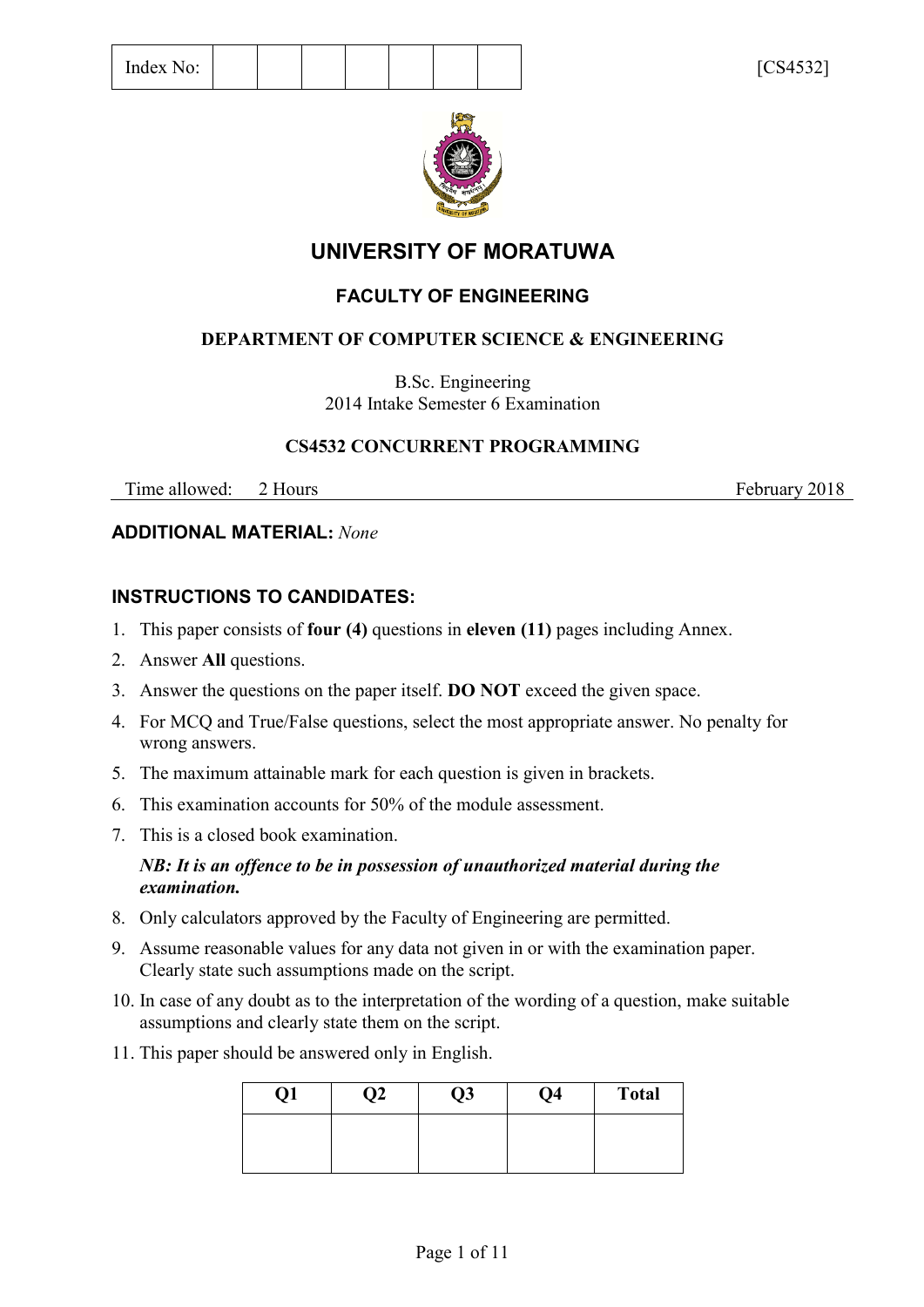| $ -$<br>Index No: |
|-------------------|
|-------------------|

#### **Question 1 (25 marks)**

| Fill in the blanks using one of the following terms. | $\lceil 1 \times 5 \text{ marks} \rceil$ |               |  |            |  |
|------------------------------------------------------|------------------------------------------|---------------|--|------------|--|
| Aqqlomeration                                        | Banker's Algorithm                       | Barrier       |  | l Deadlock |  |
| Efficiency                                           | Mapping                                  | Multiplex     |  |            |  |
| Ostrich Algorithm                                    | Race Condition                           | , Utilization |  |            |  |

- (i) When 2 or more processes read/write a shared resource and the final result depends on who runs correctly, it is referred to as
- (ii) Parallel Programming let us get faster results at the cost of
- (iii) In phase tasks may be combined into larger tasks to improve the performance and reduce development costs.
- (iv) is a dynamic strategy for dealing with deadlocks.
- (v) is a generalized form of Rendezvous.

A forecasting program that predicts the path of a thunderstorm typically takes 6 hours to run on the current uniprocessor system. The Meteorology department plans to run this program in 1 hour (saving 5 hours), as it can provide advanced warning to the public who may get affected due to the thunderstorm. They are thinking of achieving this by benefiting from parallel programing on multi-core processors. Meteorology department noted that the fraction of the forecasting program that can be parallelized is 80%. Following 2 options are suggested to them:

- (a) Purchase a 32-core server where the specification of a new CPU core is similar to the specification of the current uniprocessor. Price per core is \$80.
- (b) Purchase a 32-core server where the specification of a new CPU core is 1.5× faster than the specification of the current uniprocessor. Price per core is \$125.
- (vi) Compare pros and cons of options (a) and (b), and then recommend the most suitable option to achieve the above speed up target. [7 marks]

Hint: Amdahl's law in the context of concurrent programming can be given as  $1/(1 - p + p/n)$ , where *n* is the number of processors and *p* is the fraction that can be parallelized.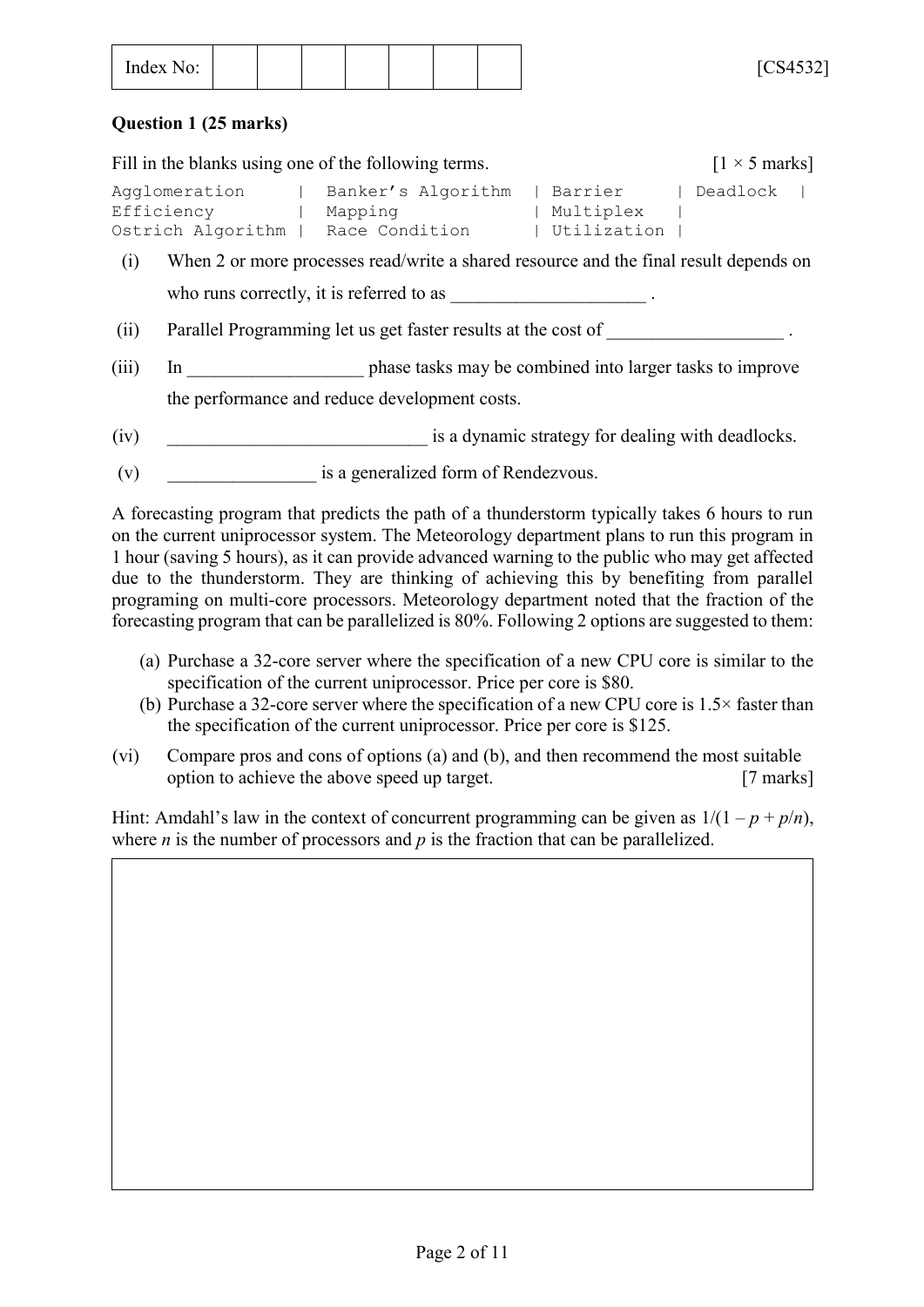| Index No: |  |  |  |  |  |  |  |
|-----------|--|--|--|--|--|--|--|
|-----------|--|--|--|--|--|--|--|

Consider the following 3 threads used to control 3 lights *L1*, *L2*, and *L3*:

| Thread 1                | Thread 2                | Thread 3                |
|-------------------------|-------------------------|-------------------------|
| While $(\text{True})$ { | While $(\text{True})$ { | While $(\text{True})$ { |
| $L1.$ on()              | $L2.$ on $()$           | $L3.$ on()              |
| Wait(5)                 | Wait(5)                 | Wait(5)                 |
| $LI.$ off $()$          | $L2.$ off $()$          | $L3.$ off $()$          |
| Wait(5)                 | Wait(5)                 | Wait(5)                 |
|                         |                         |                         |

(vii) List 3 possible sequences that the lights may glow, except the case where all lights are on or off. [3 marks]

(viii) Propose a semaphore-based solution to make sure in each round *L2* will not switch on before *L1*, and *L3* will not switch on before *L1* and *L2*. [7 marks]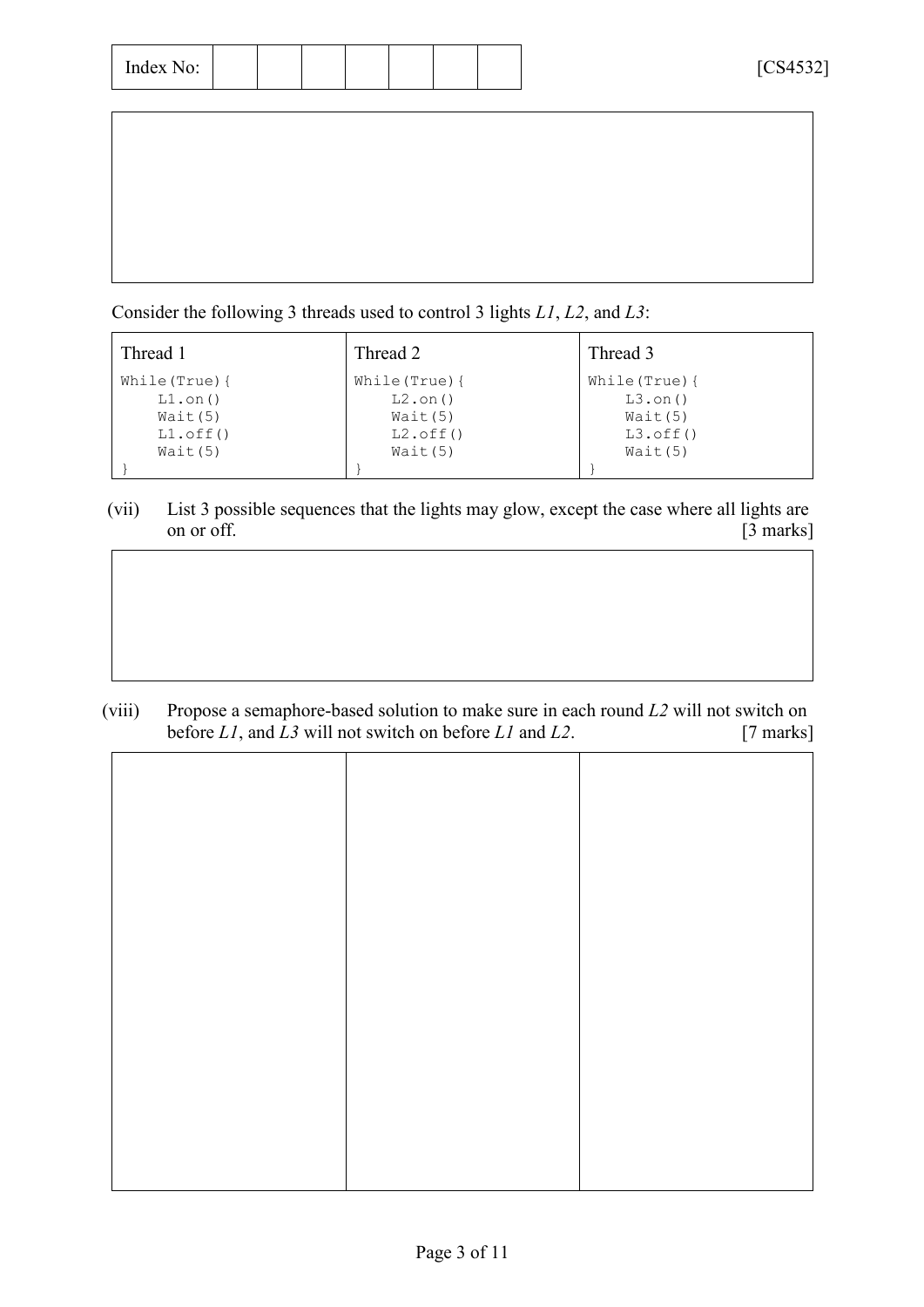| $\tilde{\phantom{a}}$<br>Index<br>$N\Omega$<br>IV. |  |  |  |  |  |  |  | F C C A E 221<br>$\sim$ .<br>◡◡⊤◡◡∠ |
|----------------------------------------------------|--|--|--|--|--|--|--|-------------------------------------|
|----------------------------------------------------|--|--|--|--|--|--|--|-------------------------------------|

(ix) Could the same result be achieved, if we replace the semaphore(s) with condition variables? Briefly discuss. [3 marks] variables? Briefly discuss.

# **Question 2 (25 marks)**

A Proof of Work (PoW) is a piece of data which is difficult (costly and time-consuming) to produce but easy for others to verify whether it satisfies certain requirements. PoW is useful in several applications such as mitigating denial of service attacks, reduction of spam mails, and crypto currencies. You can attack/break these solutions if you can perform PoW very fast.

Following is a possible implementation of a PoW solution using hashing. Given a *m*-bit data, a node needs to find a *n*-bit nonce (*m >> n*) that produces a hash where all *l* Most Significant Bits (MSBs) are zeros. This is typically achieved by trying all possible combinations of nonce (from 0 to 2*<sup>n</sup>* -1) until a hash with the desired number of zero MSBs is found. Suppose we need to figure out a way to speedup up this process.



#### Tick **TRUE** or **FALSE**. Give one sentence justification.  $[2 \times 3 \text{ marks}]$

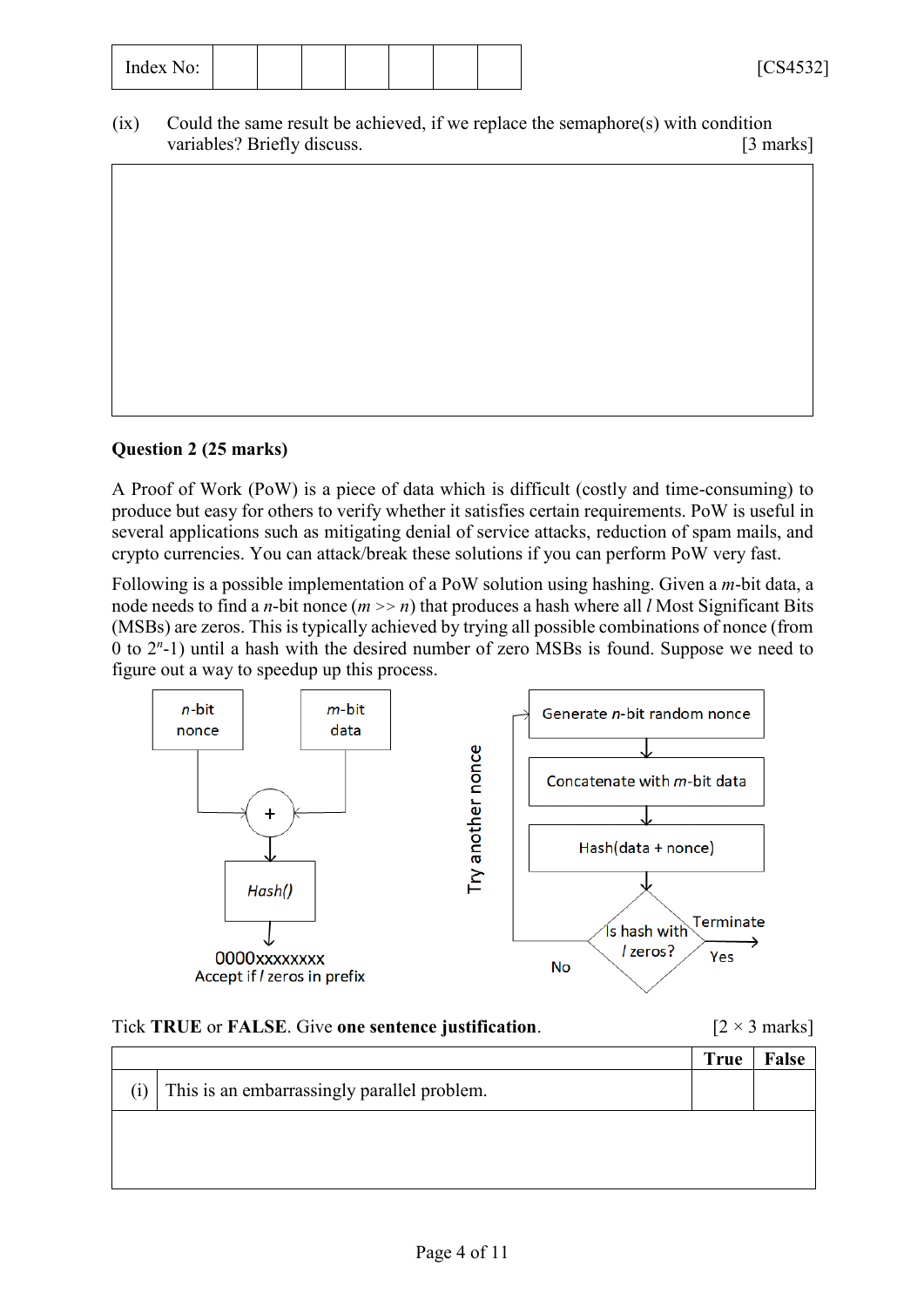| $\sim$ $\sim$<br>Index No: |  |  |  |  |  |  |  | TCRA<br>$C$ 54532<br>- |
|----------------------------|--|--|--|--|--|--|--|------------------------|
|----------------------------|--|--|--|--|--|--|--|------------------------|

|       |                                                                       | <b>True</b> | False |
|-------|-----------------------------------------------------------------------|-------------|-------|
| (ii)  | Given $k$ processors to solve the problem, maximum speedup is $2^n$ . |             |       |
|       |                                                                       |             |       |
|       |                                                                       |             |       |
|       |                                                                       |             |       |
| (iii) | Dynamic load balancing is desirable in this solution.                 |             |       |
|       |                                                                       |             |       |
|       |                                                                       |             |       |
|       |                                                                       |             |       |

(iv) Outline a solution to speed up the calculation of PoW using one of the Solution Patterns for Parallelism discussed in the class. Your target is to find a suitable nonce as fast as possible. [6 marks]

(v) Outline a GPU-based solution to speed up the calculation of PoW to find a suitable nonce. You solution should include a kernel and how to invoke it. Assume you have access to inbuilt *CUDA* Hash(*data*) function. [13 marks]

Kernel launch code: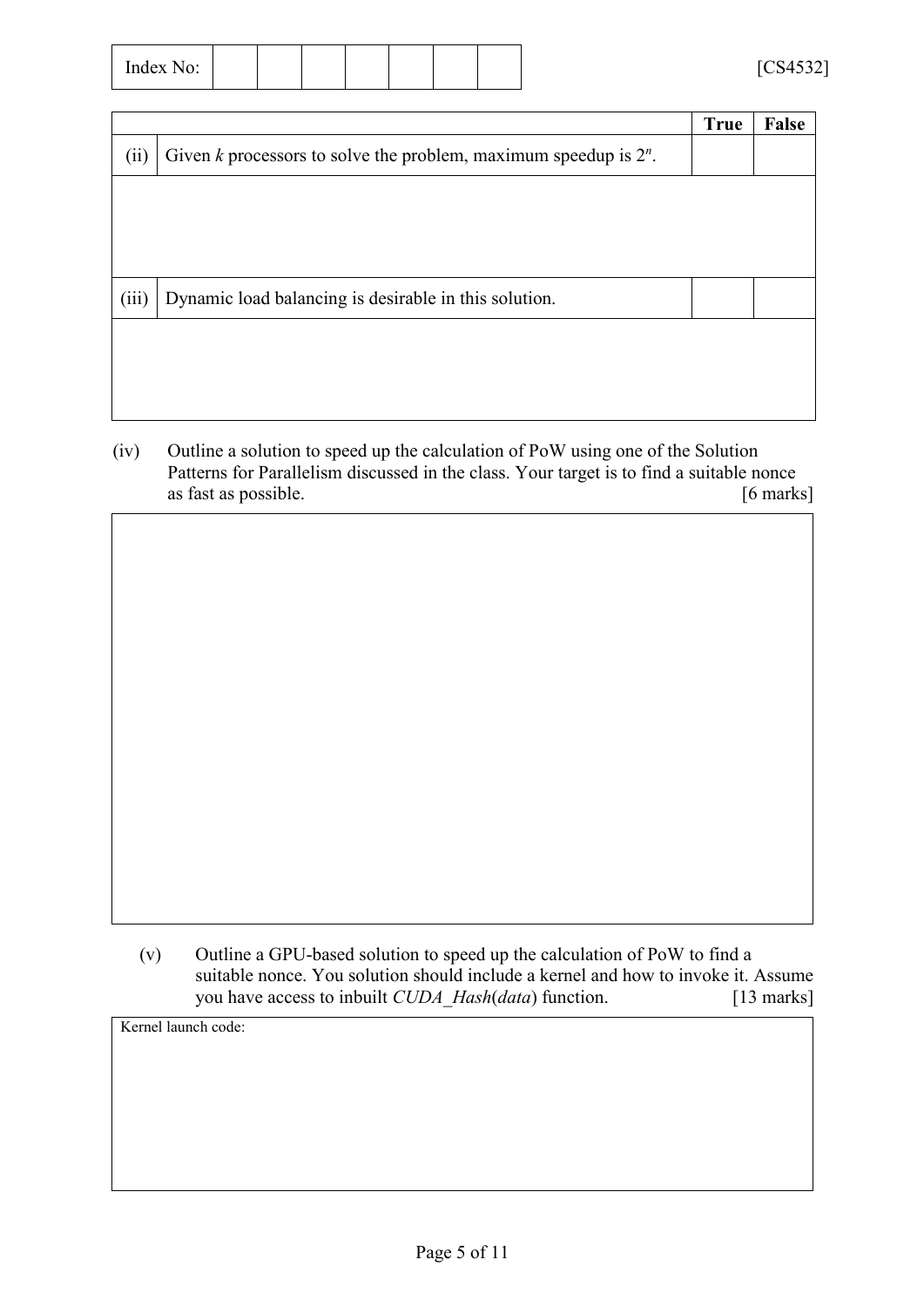| $\overline{\phantom{a}}$<br>Index<br>No.<br>10.<br>---------- | $F_{C}$ $A$ $F$ $22$<br>. <i>.</i> .<br>UUTJJL<br>- |
|---------------------------------------------------------------|-----------------------------------------------------|
|---------------------------------------------------------------|-----------------------------------------------------|

#### **Question 3 (25 marks)**

With the popularity of electric cars one of the biggest challenges the electricity providers face is the large increasing in power consumption throughout the day. For example, some cars charge at normal rate consuming  $~16$  A while rapid charging draw  $~32$  A from the power grid. Aggregation of total current drawn by multiple cars on a neighborhood introduces a significant load to the power grid. Moreover, controlling the current aggregation is difficult as cars are charged from the respective houses and the car owners do not have any visibility on what other cars are charged at the same time.



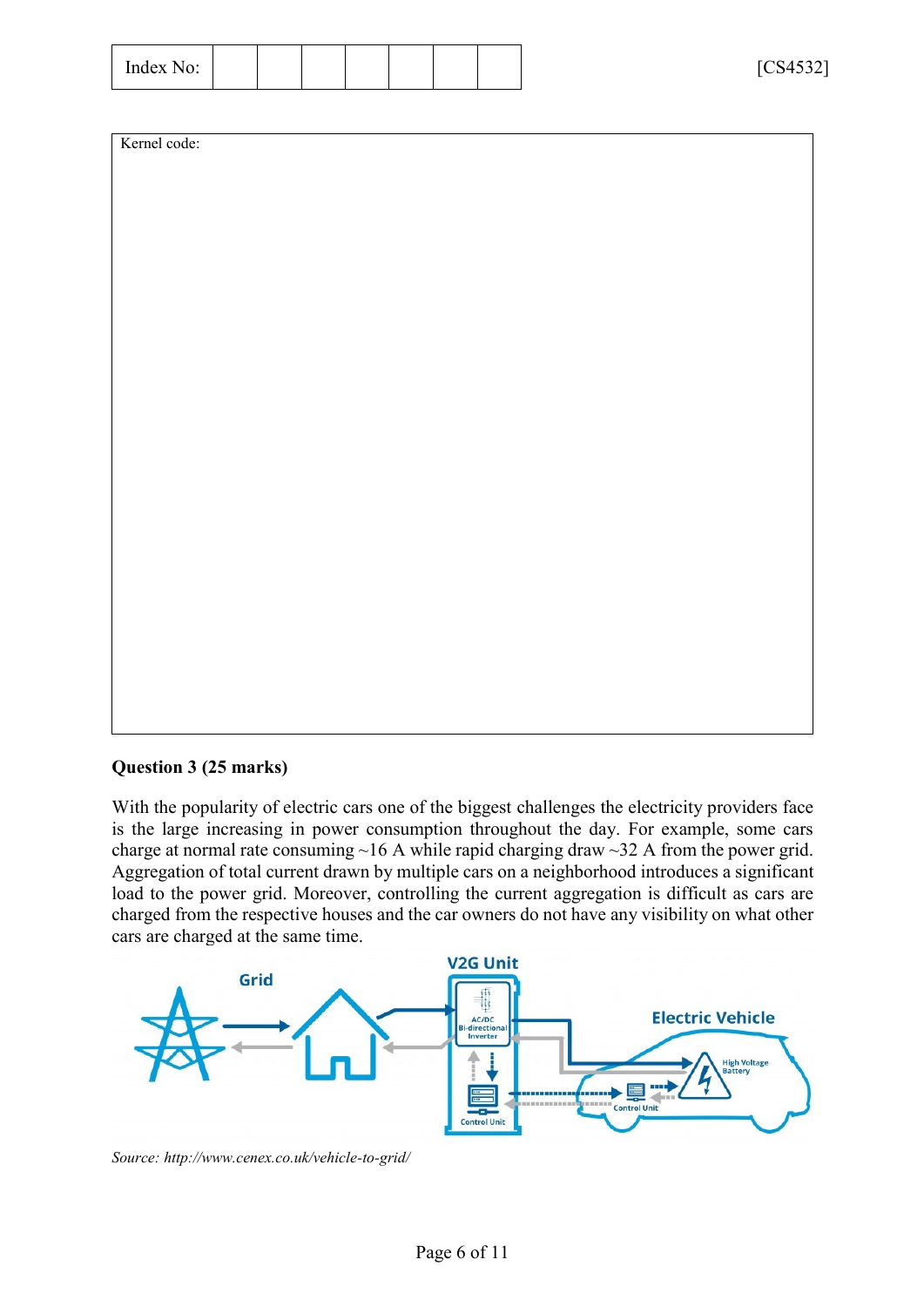| $\overline{\phantom{a}}$<br>Index No:<br>$\mathbf{H} \mathbf{u} \mathbf{v}$ $\mathbf{A} \mathbf{v} \mathbf{v}$ |  |  |  |  |  |  |  | F C C A E 221<br>$\cdot$ / I<br>$\cup$ ut $\cup$<br>- |
|----------------------------------------------------------------------------------------------------------------|--|--|--|--|--|--|--|-------------------------------------------------------|
|----------------------------------------------------------------------------------------------------------------|--|--|--|--|--|--|--|-------------------------------------------------------|

As a way of solving this problem CEB is proposing to allocate a guaranteed 100 A and 400 A for a given neighborhood to charge cars during peak and off-peak hours, respectively. To utilize this capacity an agent-based module is to be attached to the charging (V2G) unit at a house. Agent-based modules at each V2G unit are expected to negotiate with each other to decide who will charge and when. The proposed unit will switch on the V2G units only if there is sufficient current capacity in the power grid. If not, agent-based module will retry with a random delay. You are required to develop a solution for the concurrent allocation of charging current.

| Tick TRUE or FALSE. Give one sentence justification. | $[2 \times 6 \text{ marks}]$ |
|------------------------------------------------------|------------------------------|
|------------------------------------------------------|------------------------------|

|       |                                                                                                                                        | <b>True</b> | <b>False</b> |
|-------|----------------------------------------------------------------------------------------------------------------------------------------|-------------|--------------|
| (i)   | In the context of this problem safety property should ensure that<br>current drawn from the electricity grid is within the allocation. |             |              |
|       |                                                                                                                                        |             |              |
|       |                                                                                                                                        |             |              |
| (ii)  | In the context of this problem liveness property should ensure that<br>each car eventually gets an opportunity to charge.              |             |              |
|       |                                                                                                                                        |             |              |
|       |                                                                                                                                        |             |              |
| (iii) | It is sufficient to provide 3-boundard waiting in the proposed<br>negotiation algorithm among agents.                                  |             |              |
|       |                                                                                                                                        |             |              |
|       |                                                                                                                                        |             |              |
| (iv)  | A timetable specifying the charging time of each car satisfy the<br>safety, liveness, and efficiency properties.                       |             |              |
|       |                                                                                                                                        |             |              |
|       |                                                                                                                                        |             |              |
| (v)   | There is a possibility that an agent-based solution may lead to a<br>deadlock.                                                         |             |              |
|       |                                                                                                                                        |             |              |
|       |                                                                                                                                        |             |              |
| (vi)  | This is a shared-memory mutual exclusion problem.                                                                                      |             |              |
|       |                                                                                                                                        |             |              |
|       |                                                                                                                                        |             |              |
|       |                                                                                                                                        |             |              |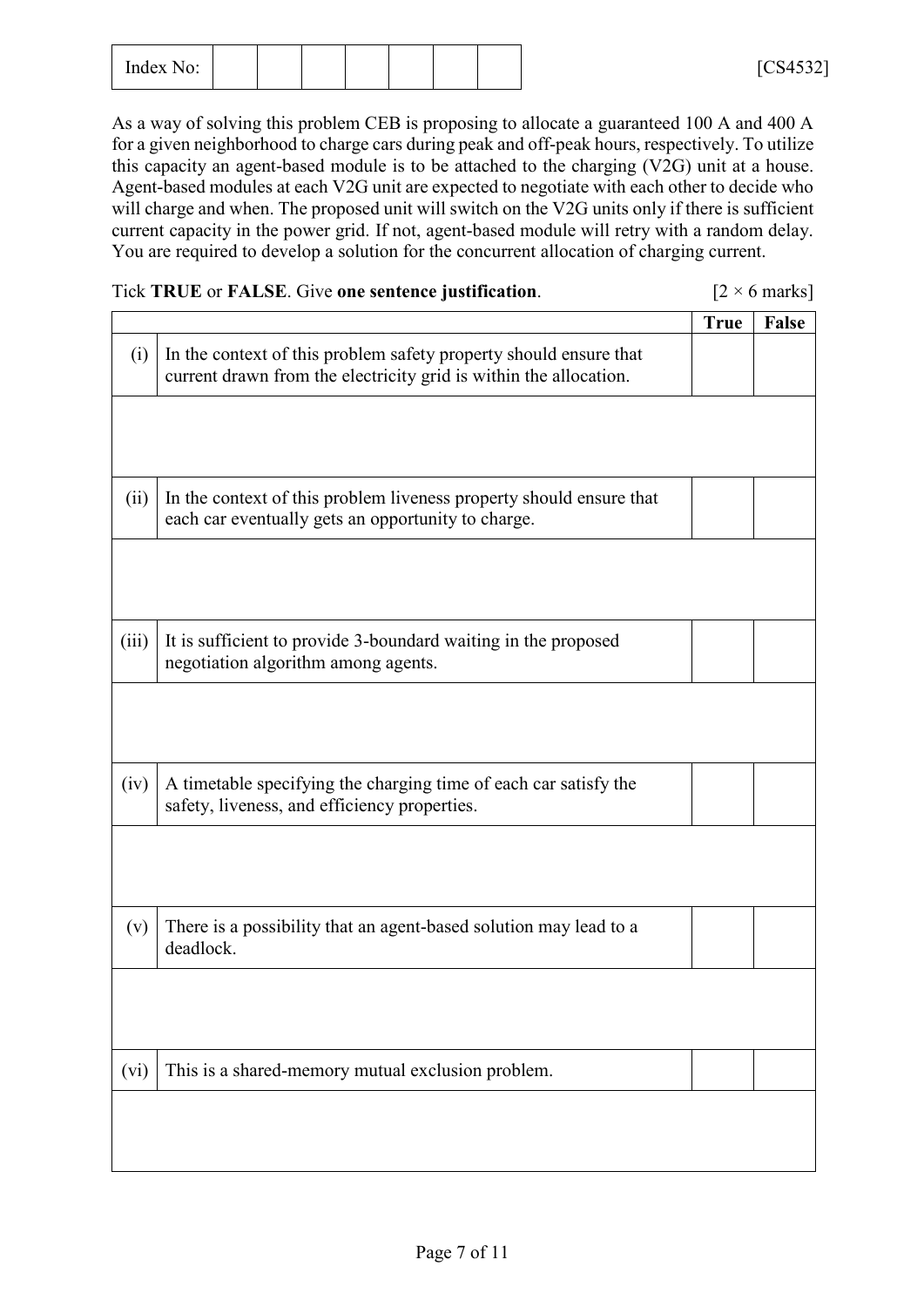| $\overline{\phantom{a}}$<br>$ -$<br>Index No:<br>---------- |  |  |  | F C C A E 221<br>.<br>◡◡⊤◡◡∠<br>- |
|-------------------------------------------------------------|--|--|--|-----------------------------------|
|                                                             |  |  |  |                                   |

(vii) Give pseudo code of a negotiation solution designed to ensure concurrent charging of multiple cars (both normal and rapid charging) while satisfying peak and offpeak maximum current consumption limits.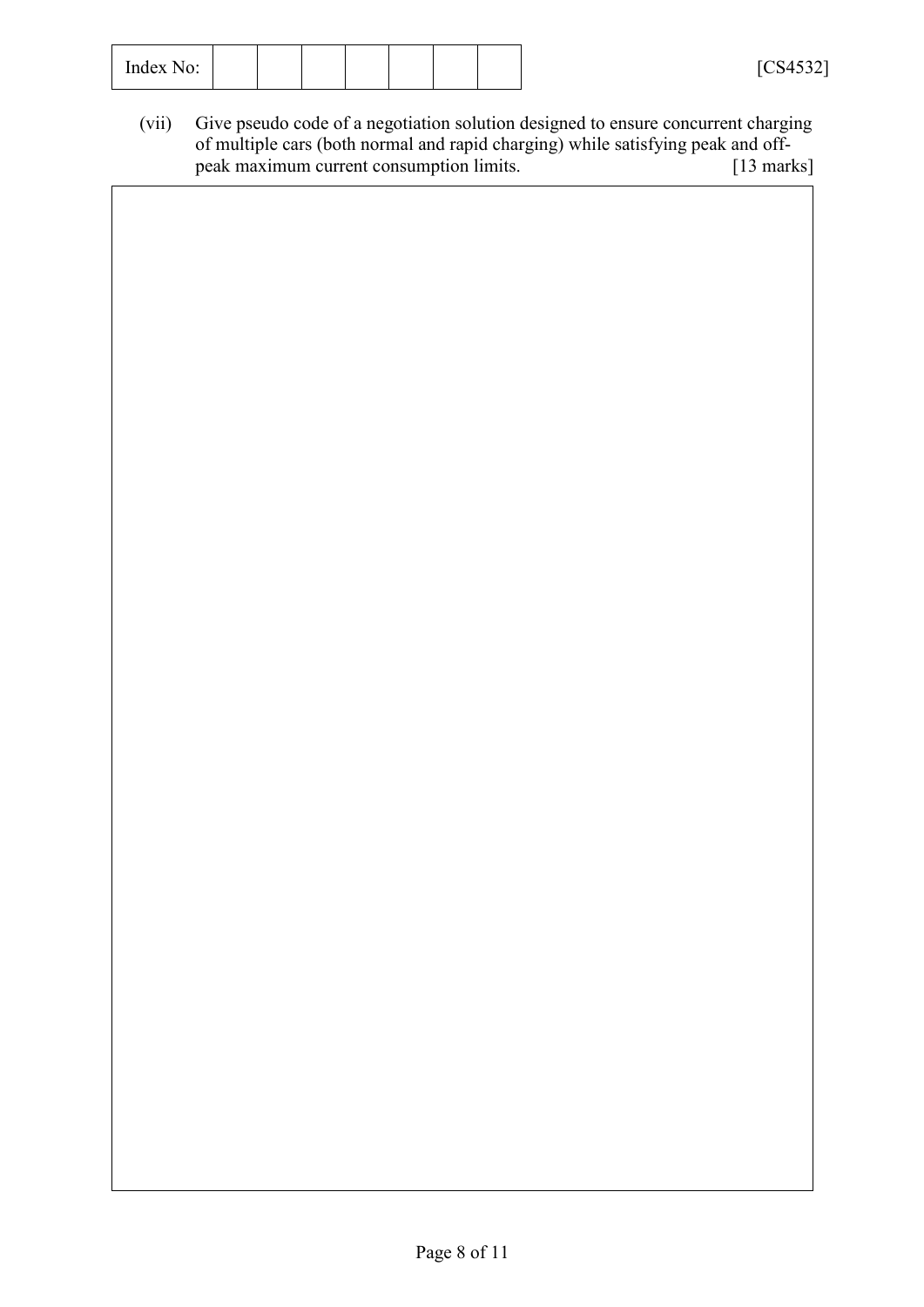| $\tilde{\phantom{a}}$<br>Index No: |  |  |  |  |  |  |  | F C C A E 221<br>∼<br>UUTJJL |
|------------------------------------|--|--|--|--|--|--|--|------------------------------|
|------------------------------------|--|--|--|--|--|--|--|------------------------------|

### **Question 4 (25 marks)**

Faulhaber's formula, expresses the sum of the *p*-th powers of the first *n* positive integers. We can write the sequence as:

$$
f(p, n) = 1p + 2p + 3p + 4p + ... + np
$$

(i) "*Regardless of whether we use PThreads, OpenMP, CUDA, or MPI balancing the load among multiple threads/nodes is a difficult problem*." Do you agree or disagree with this statement? Justify. [4 marks]

(ii) Outline PThread or OpenMP based solution to calculate Faulhaber's formula *f*(*p*, *n*) for a given  $p$  ( $1 \leq p \leq 1,000$ ) and  $n$  ( $1 \leq n \leq 100,000$ ). Each thread should take a number *n*, calculate  $n^p$ , and then add it to the total to calculate  $f(p, n)$ . [9 marks]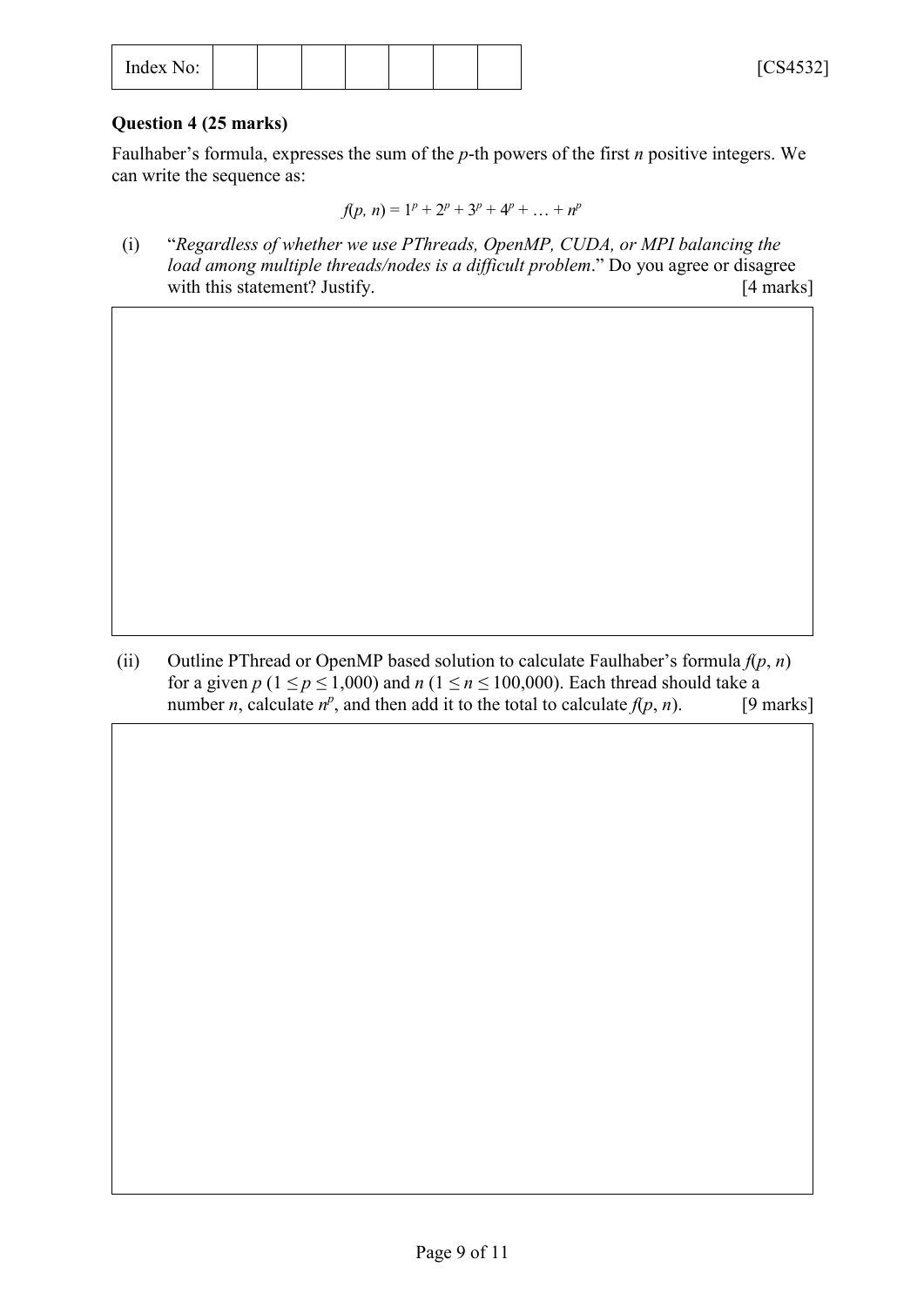| ◡◡⊤◡◡∠ | F C C A E 221<br>$\overline{\phantom{a}}$<br>Index No: |
|--------|--------------------------------------------------------|
|--------|--------------------------------------------------------|

(iii) Outline an MPI program (using pseudo code) capable of calculating Faulhaber's formula  $f(p, n)$  where  $1 \le p \le 1,000$  and  $1 \le n \le 100,000$ . Indicate MPI functions and key parameters (it is not essential to follow exact function signature). Result need to<br>be in node 0. [12 marks] be in node  $0$ .